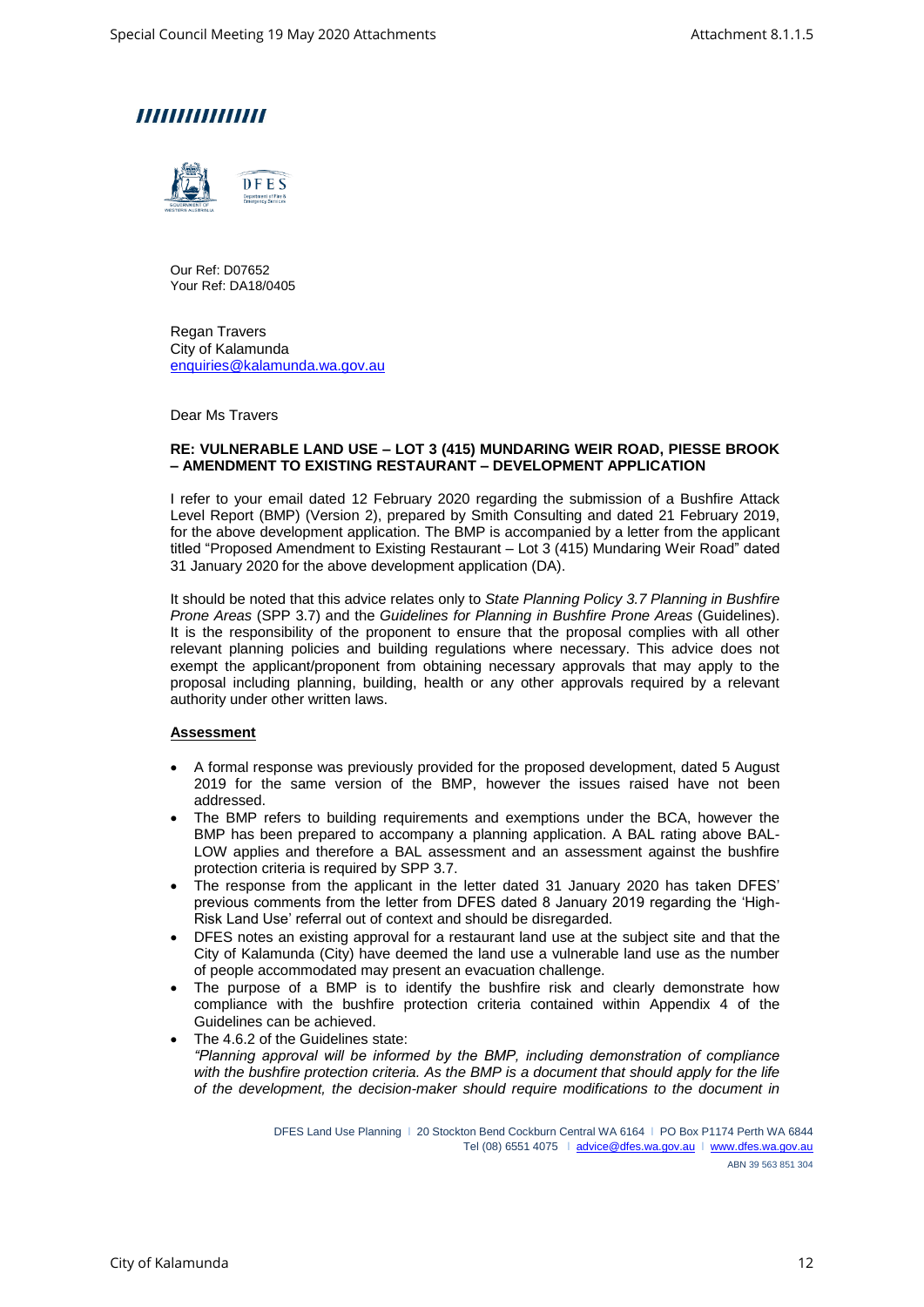*the event there are discrepancies, prior to endorsement and/or approval of the planning application being granted. Conditional approval should not be granted prior to the BMP being prepared and endorsed.*"

- DFES is of the opinion that preparing a BMP after a planning approval has been granted will not resolve the discrepancies within the BMP. Therefore, Version 2 of the BMP does not clearly demonstrate that compliance with the Bushfire Protection Criteria can be achieved.
- Further clarification is required within the BMP of the requirements of SPP 3.7 and the supporting Guidelines as outlined in our assessment below.

| <b>Issue</b>                           | <b>Assessment</b>                                                                                                                                                                                                                                                                                                                                                                                                                                                                                                                                                                                                                                                                                             | <b>Action</b>                                                                                                                                  |
|----------------------------------------|---------------------------------------------------------------------------------------------------------------------------------------------------------------------------------------------------------------------------------------------------------------------------------------------------------------------------------------------------------------------------------------------------------------------------------------------------------------------------------------------------------------------------------------------------------------------------------------------------------------------------------------------------------------------------------------------------------------|------------------------------------------------------------------------------------------------------------------------------------------------|
| Vegetation<br><b>Classification</b>    | Plot 1 - Excluded vegetation 2.2.3.2 (e) & (f)<br>The vegetation exclusion of Plot 1 extends into the<br>adjoining property to the south-west (81 Aldersyde Road,<br>Piesse Brook). Should an area of vegetation within an<br>adjoining lot require modification and management in<br>perpetuity, that lot should also form a part of the<br>development application to ensure that a condition of<br>approval requiring compliance with a BMP can be<br>enforced.                                                                                                                                                                                                                                            | <b>Bushfire</b><br>management<br>measures<br>proposed within<br>any adjoining lot<br>should form part<br>of the<br>development<br>application. |
| Landscape<br><b>Management</b><br>Plan | A Landscape Management Plan detailing the areas of<br>managed vegetation would reiterate and clearly<br>demonstrate the requirements of the BMP.                                                                                                                                                                                                                                                                                                                                                                                                                                                                                                                                                              | Recommended<br>that a Landscape<br>Management<br>Plan be prepared<br>that correlates<br>with the BMP.                                          |
| Vegetation<br><b>Classification</b>    | Plot 3 - Class B Woodland<br>Vegetation within Plot 3 cannot be substantiated as Class<br>B Woodland with the limited information and<br>photographic evidence available. The BMP should detail<br>specifically how the classification was derived particularly<br>where the worst-case scenario is not applied (i.e. Class B<br>Woodland as opposed to Class A Forest).<br>If unsubstantiated, the vegetation classification should be<br>revised to apply the worst-case scenario as per<br>AS3959:2018.                                                                                                                                                                                                    | Modification/<br>Clarification of<br>the BMP<br>required.                                                                                      |
| BAL<br>Assessment<br>input table       | The BAL assessment undertaken is still unable to be<br>validated as it is unclear if the separation distances (from<br>vegetation plots to the proposed development) used to<br>determine the BAL impact are applying the worst-case<br>scenario. Plot 2 - Class A Forest surrounds the proposed<br>development on the north-east, east, south, and west yet<br>only one assessment point has been provided (see Table<br>on pg. 14 of the BMP). It is unclear if the BAL rating<br>derived is applying the worst-case scenario given the<br>slope and separation distance from Plot 2 may vary<br>across the site and on different elevations.<br>Further, it is unclear how the separation distances of 36m | Modification to<br>BMP required.                                                                                                               |

### **1. Policy Measure 6.5 a) (i) Preparation of a BAL assessment**